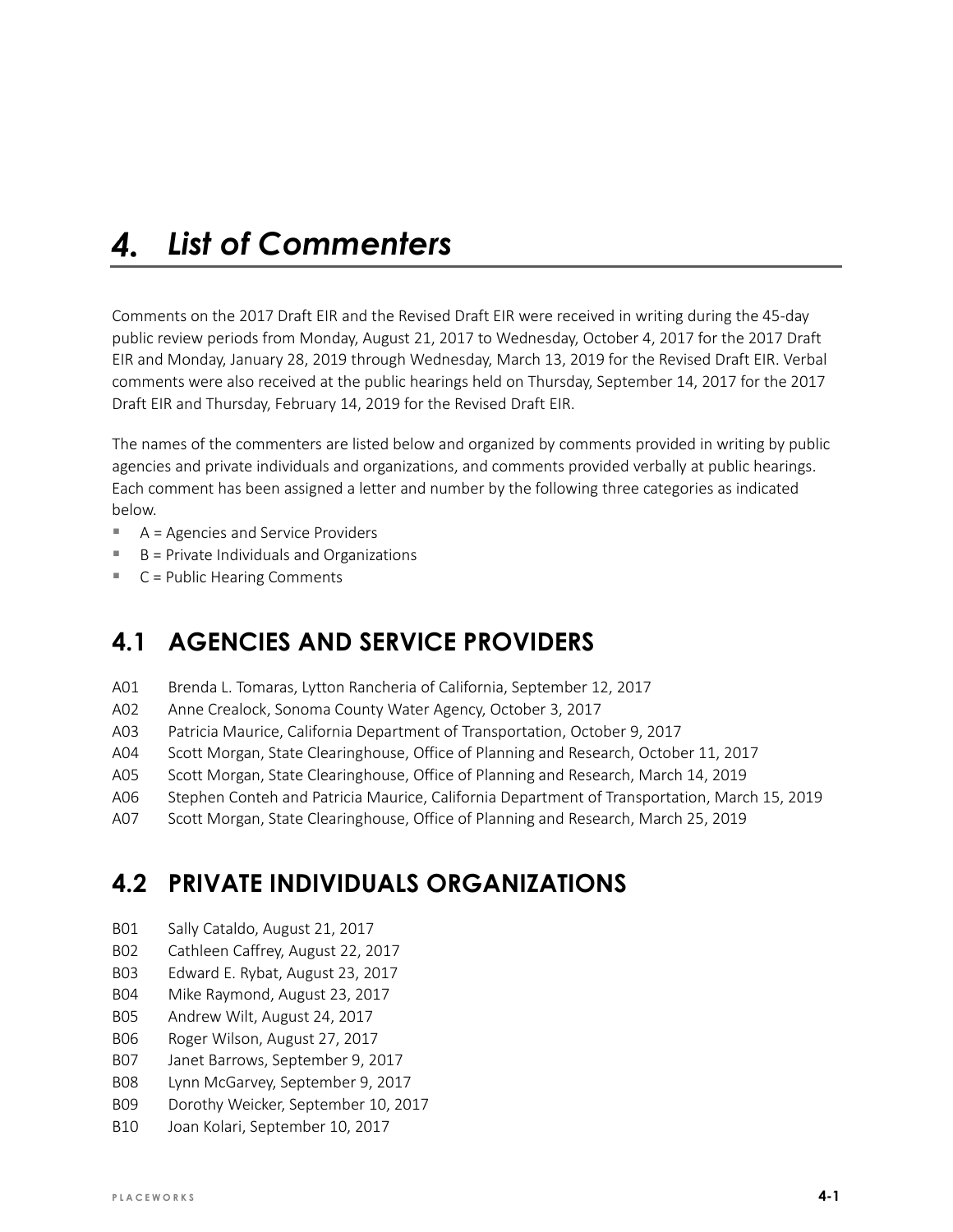### **LIST OF COMMENTERS**

- B11 Greg Eldridge, September 11, 2017
- B12 Jeffrey Sheff, September 11, 2017
- B13 Katharine Anderson, September 11, 2017
- B14 Barbara Moulton, September 12, 2017
- B15 Jon Paschke, September 12, 2017
- B16 Lisa Pierce, September 12, 2017
- B17 Marie F. Piazza, September 13, 2017
- B18 Thea Hensel and Bob Gaiser, Southeast Greenway Campaign, September 13, 2017
- B19 Tom Helm, September 13, 2017
- B20 Jane Brenner, September 14, 2017
- B21 Neil and Lorne Myers, September 14, 2017
- B22 Robert Harder, September 14, 2017
- B23 Bob Harder, September 15, 2017
- B24 Stephen Fuller-Rowell, September 18, 2017
- B25 Mike Raymond, September 19, 2017
- B26 Roberta L. Delgado, September 19, 2017
- B27 Dr. David Stohlmann, September 22, 2017
- B28 Greg Badano, September 25, 2017
- B29 Jad Smalls, September 25, 2017
- B30 Bonnie Butwin, September 26, 2017
- B31 Stephen J. Barnhart, September 28, 2017
- B32 Wendy Krupnick, October 1, 2017
- B33 Tony White, October 2, 2017
- B34 Vincent Hoagland, October 3, 2017
- B35 Renee Riggs, October 1, 2017
- B36 Patricia Melosh, October 3, 2017
- B37 Louisa Morris, September 27, 2017
- B38 Leslie Allyn, October 4, 2017
- B39 Alan Proulx, October 4, 2017
- B40 Pete Dellavalle, October 4, 2017
- B41 Victoria Soto, October 4, 2017
- B42 Aaron Heuser, October 4, 2017
- B43 Thea Hensel and Bob Gaiser, Southeast Greenway Campaign, October 4, 2017
- B44 Thea Hensel, October 4, 2017
- B45 Linda Proulx, October 4, 2017
- B46 Grace Cheung-Schulman, October 4, 2017
- B47 Bertha Powell, October 4, 2017
- B48 Cailyn McCauley, January 28, 2019
- B49 Charlotte Tressler, January 28, 2019
- B50 Catherine Monique Boissonnas, January 29, 2019
- B51 Sean Brown, January 30, 2019
- B52 Edward Rybat, February 1, 2019
- B53 Peter Bassing, February 2, 2019
- B54 Kathy Doig, February 7, 2019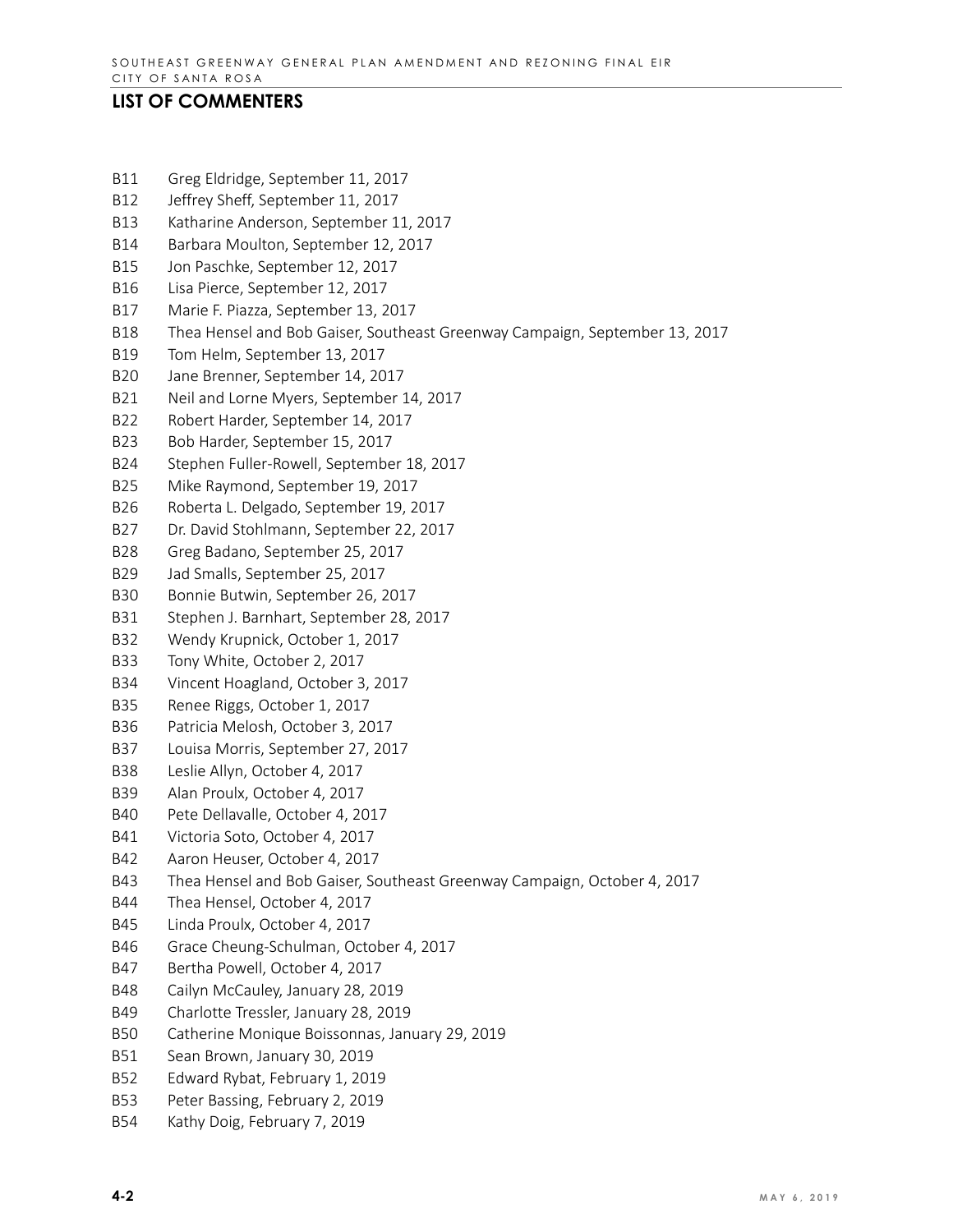#### **LIST OF COMMENTERS**

- B55 Mike Raymond, February 14, 2019
- B56 Christina Cramer, February 17, 2019
- B57 Benita Mattioli, February 17, 2019
- B58 Anna Rybat, March 4, 2019
- B59 Mike Raymond, March 10, 2019
- B60 Jennifer Liss, March 11, 2019
- B61 Mary Lou Velasquez, March 11, 2019
- B62 Peter Bassing, March 11, 2019
- B63 Tony White, March 11, 2019
- B64 Zene Fenton, March 11, 2019
- B65 Jayne Rosenberg, March 11, 2019
- B66 Paula Zerzan, March 11, 2019
- B67 Chris and Lynn Royston, March 12, 2019
- B68 Wendy Krupnick, March 12, 2019
- B69 Bob Gaiser and Thea Hensel, Southeast Greenway Campaign, March 13, 2019
- B70 Wendy Eliot, Sonoma Land Trust, March 18, 2019

# **4.3 PUBLIC HEARING COMMENTS**

- C01 Stephen Barnhart, September 14, 2017
- C02 Susan Bennett, September 14, 2017
- C03 Bob Harder, September 14, 2017
- C04 Duanne DeWitt, September 14, 2017
- C05 Commissioner Duggan, September 14, 2017
- C06 Vice-Chair Edmondson, September 14, 2017
- C07 Commissioner Groninga, September 14, 2017
- C08 Commissioner Weeks, September 14, 2017
- C09 Chair Cisco, September 14, 2017
- C10 Bob Geizer, February 14, 2019
- C11 Mike Raymond, February 14, 2019
- C12 Peter Bassing, February 14, 2019
- C13 Duane DeWitt, February 14, 2019
- C14 Thomas Ells, February 14, 2019
- C15 Rick Coats, February 14, 2019
- C16 Vice-Chair Weeks, February 14, 2019
- C17 Commissioner Kaila, February 14, 2019
- C18 Commissioner Carter, February 14, 2019